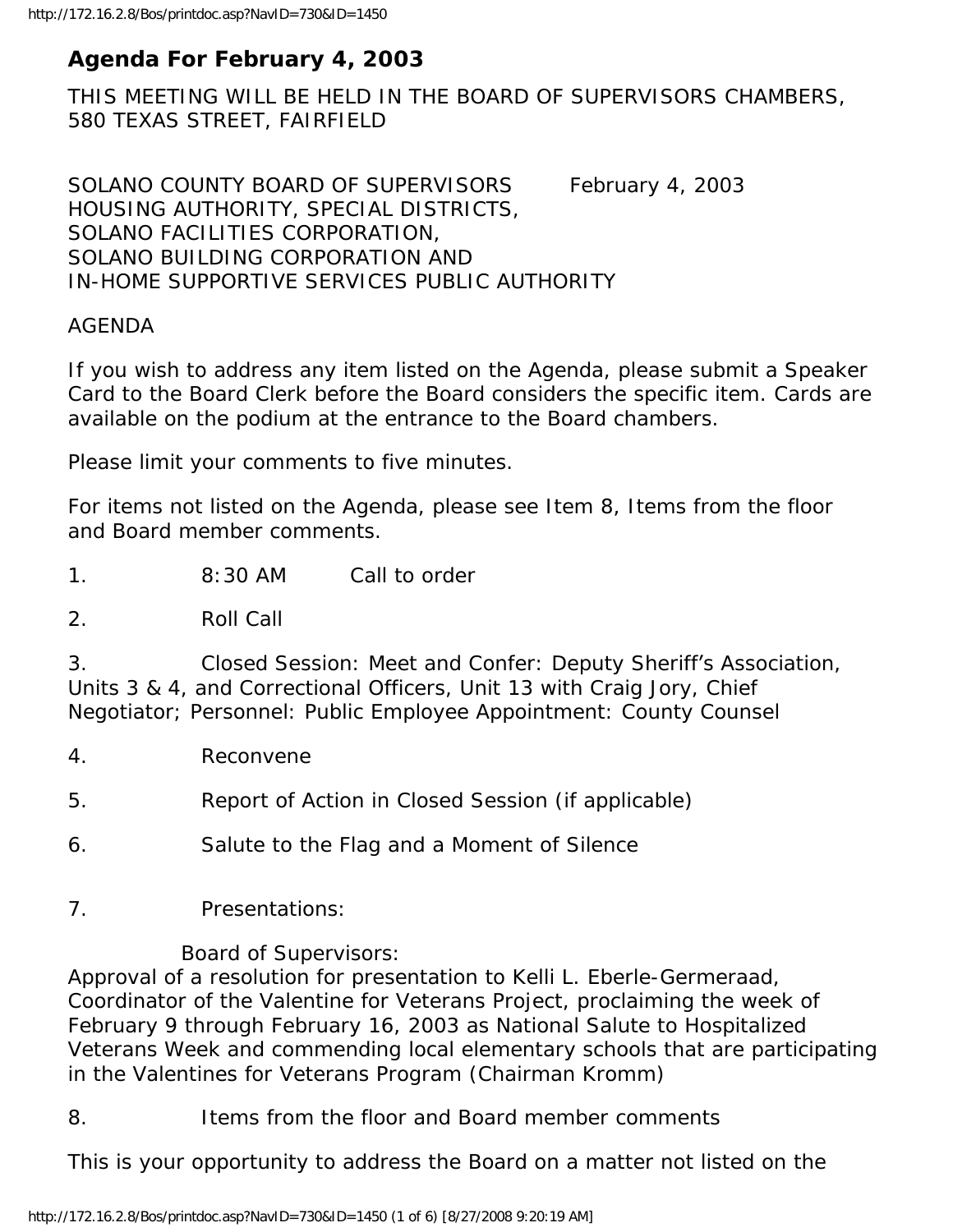Agenda, but it must be within the subject matter jurisdiction of the Board. Please submit a Speaker Card before the first speaker is called and limit your comments to five minutes.

- 9. Additions to or Deletions from the Agenda
- 10. Approval of the Agenda
- 11. Public Comment on Consent Calendar

Each speaker shall have 5 minutes to address any or all items on the Consent Calendar.

12. Approval of Consent Calendar

The Board considers all matters listed under the Consent Calendar to be routine and will adopt them in one motion. There will be no discussion on these items before the Board votes on the motion unless Board members request specific items be discussed and/or removed from the Consent Calendar.

CONSENT CALENDAR

### GENERAL GOVERNMENT

13. Clerk of the Board of Supervisors: Approval of Minutes: Board of Supervisors January 14, 2003

14. Board of Supervisors:

Adoption of a proclamation recognizing Solano County's Chinese American Association's 7th Annual Chinese New Year's Celebration to welcome the "Year of the Ram" (Chairman Kromm)

15. County Administrator:

A) Approval of a resolution opposing the Governor's 2003-04 State Budget proposal to permanently eliminate the Open Space Subvention Program (Williamson Act contracts)

B) Approval of a resolution amending the Allocation List in the County Administrator's Office, Office of Family Violence Prevention, adding 1.0 Office Aide, Limited Term to December 31, 2003 (100% grant funded through State Administrative Office of the Courts)

### HEALTH AND SOCIAL SERVICES: None

CRIMINAL JUSTICE: None

LAND USE/TRANSPORTATION: None

OTHER: None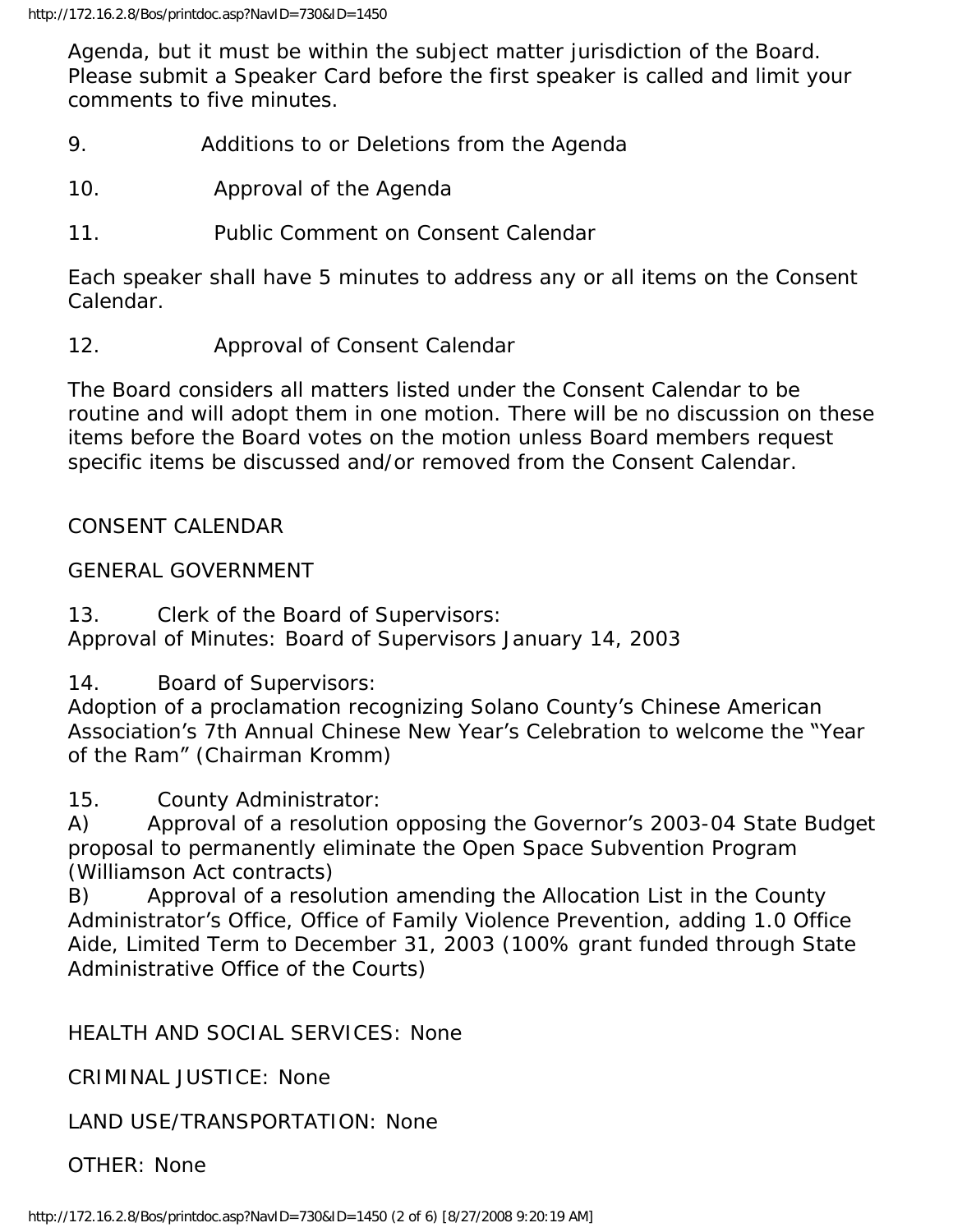## SCHEDULED CALENDAR

16. Rescheduled Consent Items: (Items pulled from Consent Calendar above)

 $(A)$   $E)$ 

- $(B)$   $F)$
- $(C)$   $G)$
- $D)$  H)

GENERAL GOVERNMENT

17. County Administrator:

A) Presentation of the Mid Year Financial Report and consider adoption of recommendations in the staff report

B) Accept a presentation of the Solano Partnership Against Violence (SPAV) 2002 Annual Report

18. Chief Information Officer:

Receive a presentation from the Information Services Department on Solano County's new Web site

19. Auditor-Controller:

Accept a status report for unaccounted fixed assets from the inventory as of June 30, 2002; consider adoption of various recommendations outlined in the staff report

HEALTH AND SOCIAL SERVICES: None

CRIMINAL JUSTICE: None

LAND USE/TRANSPORTATION:

20. Environmental Management:

Receive a report and recommendations from the Solano County Agricultural Advisory Committee regarding County participation in the Solano County Water Agency preparation of a Habit Conservation Plan; affirm Board of Supervisors support for the recommendations

OTHER: None

SPECIAL DISTRICTS GOVERNED BY THE BOARD OF SUPERVISORS

Rural North Vacaville Water District

21. Environmental Management: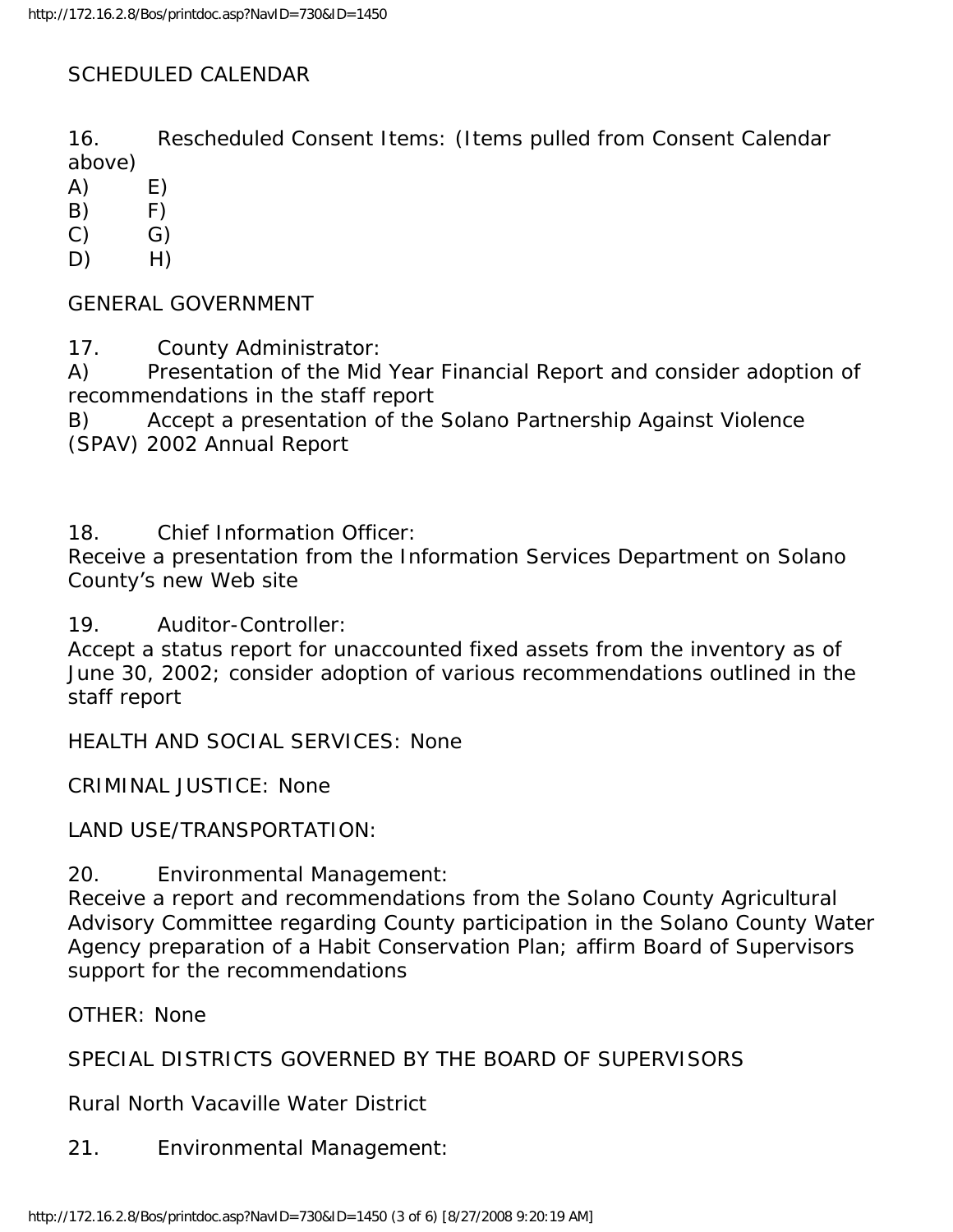Confirm authorized expenditures and approve Amendment No. 14 in an amount not to exceed \$28,527 to the Professional Services Agreement with California Water Service Company and to increase the contract amount under Exhibit B-1 to Amendment No. 9 not to exceed \$1,666,336; amend the project budget to transfer \$28,527 from project construction contingency to professional services contingency; confirm authorized expenditures and approve Construction Contract Amendment No. 6 in an amount not to exceed \$228,476; authorize the District President to execute and record the Notice of Completion for the Rural North Vacaville Water District Water Distribution System constructed by California Water Service Company

### MISCELLANEOUS ITEMS

22. Appointments/Resignations to Boards and Commissions:

A) Board of Supervisors:

Consider appointment of a member of the Solano County Board of Supervisors to the Association of Bay Area Governments' (ABAG) Regional Planning Committee

B) Board of Supervisors:

Reappointment of Marty Stockard to the Solano County Airport Land Use Commission/Solano County Aviation Advisory Committee

C) County Administrator's Office:

Approval of appointments to the Solano Partnership Against Violence (proposed membership list is on file with the Clerk)

D) Health and Social Services:

Reappointment of Minda Bunggay and the appointment of Joanie Reed to the Solano County Alcohol and Drug Advisory Board

23. Adjourn: to Special Meeting of the Board of Supervisors, February 5, 2003, 6:00 p.m., City of Rio Vista Council Chambers, 1 Main Street, Rio Vista

### MEETING CALENDAR

2/4 9:00 a.m. Board of Supervisors, 580 Texas St., FF 2/4 6:30 p.m. SIDS Advisory Committee, 300 Hospital Dr., Medical Staff Meeting Room, Vallejo 2/4 6:30 p.m. Solano County Children & Families Commission, Health & Human Services Center Multipurpose Rm., 2101 Courage Dr., FF 2/5 9:30 a.m. BAAQMD 939 Ellis St., San Francisco 2/5 Noon Children's Network, Suisun Community Center, 611 Village Drive, Suisun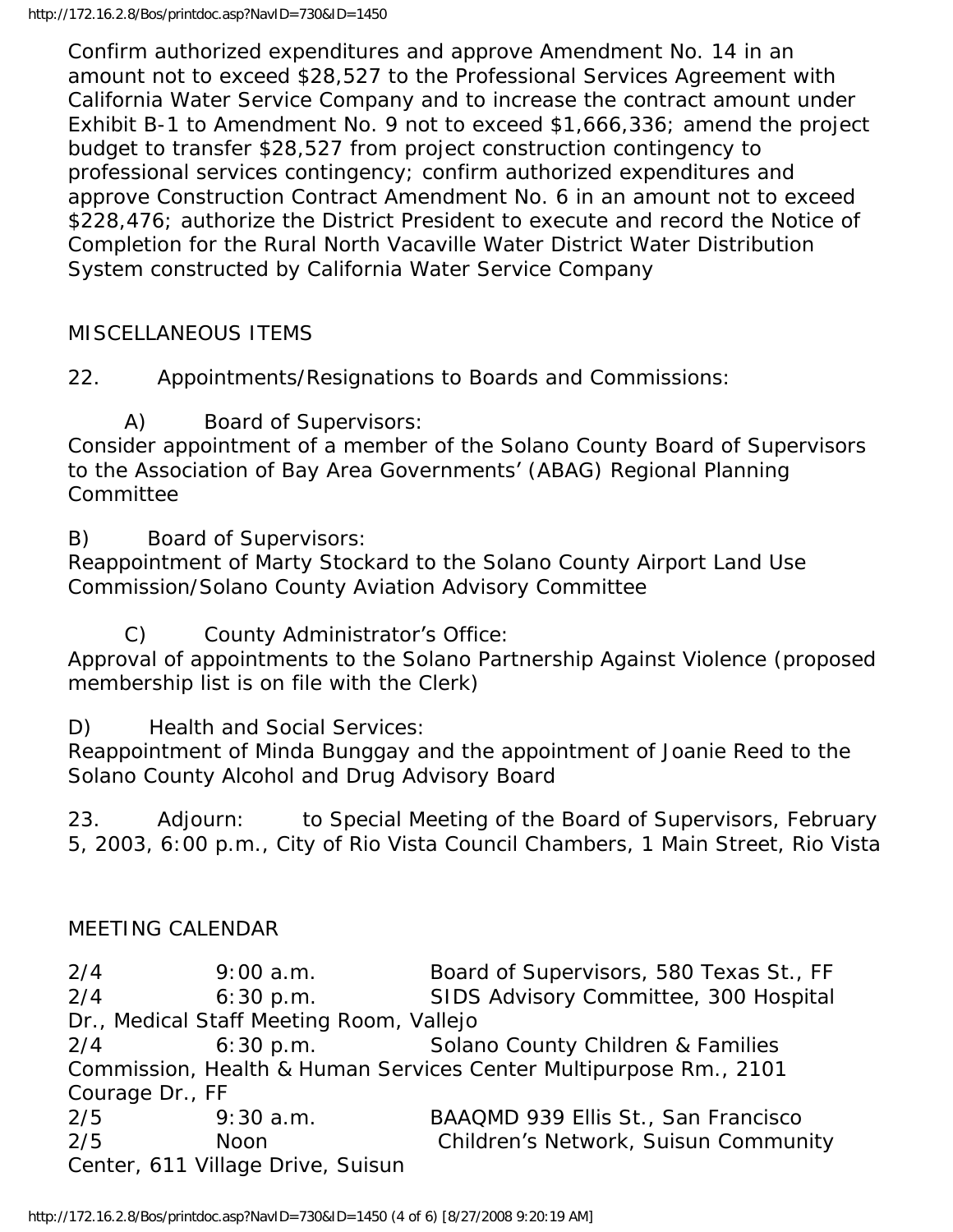2/5 6:00 p.m. Special Meeting of the Board of Supervisors, City of Rio Vista Council Chambers, 1 Main Street, Rio Vista 2/6 10:00 a.m. Solano County Zoning Administrator, 470 Chadbourne Rd., 2nd Floor, FF 2/6 1:00 p.m. BCDC, S.F. Downtown Center, 425 Market St., San Francisco 2/6 7:00 p.m. Solano County Planning Commission, Board of Supervisors Chambers, 580 Texas St., FF 2/11 9:00 a.m. Board of Supervisors, 580 Texas St., FF 2/11 4:00 p.m. Maternal, Child, and Adolescent Health Advisory Board, 275 Beck Ave., Conf. Rm. 1, FF 2/12 6:00 p.m. Alcohol and Drug Advisory Board, 2101 Courage Dr., FF 2/12 9:00 a.m. Yolo-Solano Air Quality Management District, 1947 Galileo Court, Suite 103, Davis 2/12 6:00 p.m. Solano Transportation Authority Board, Suisun City Hall, 701 Civic Center Blvd., Suisun 2/12 6:15 p.m. Solano County Fair Board of Directors, Administration Building, Solano County Fairgrounds, Vallejo 2/13 1:30 p.m. Emergency Medical Care Committee, 275 Beck Ave., Conf. Rm. 1, FF 2/13 6:30 p.m. Solano County Aviation Advisory Commission/Airport Land Use Commission, Nut Tree Airport, Vacaville 2/13 7:00 p.m. Solano County Water Agency, 508 Elmira Rd., Vacaville 2/14 9:00 a.m. Local Task Force for Integrated Waste Management, Fairfield-Suisun Sewer District Office, 1010 Chadbourne Rd., Suisun 2/18 6:00 p.m. Local Mental Health Board, 1745 Enterprise Dr., Bldg. 2, 2nd Floor, Green Conf. Rm., FF 2/19 2:00 p.m. Health & Social Services Subcommittee, Board of Supervisors Chambers, 580 Texas St., FF 2/19 4:00 p.m. Solano County Equal Employment Opportunity Committee, 580 Texas St.,Third Floor CAO Conference Room, FF 2/19 9:30 a.m. BAAQMD 939 Ellis St., San Francisco 2/20 10:00 a.m. Solano County Zoning Administrator, Environmental Management, 470 Chadbourne Rd., 2nd Floor, FF 2/20 1:00 p.m. BCDC, MetroCenter, 101 Eighth St., Oakland 2/20 4:30 p.m. Solano County Community Action Agency Advisory Board, 320 Campus Lane, Suisun 2/20 7:00 p.m. Solano County Planning Commission, Board of Supervisors Chambers, 580 Texas St., FF 2/24 12:00 p.m. Child Abuse Prevention Council, Solano County Office of Education, Waterman Room, 5100 Business Center Dr., FF 2/25 5:30 p.m. Vallejo Sanitation and Flood Control,